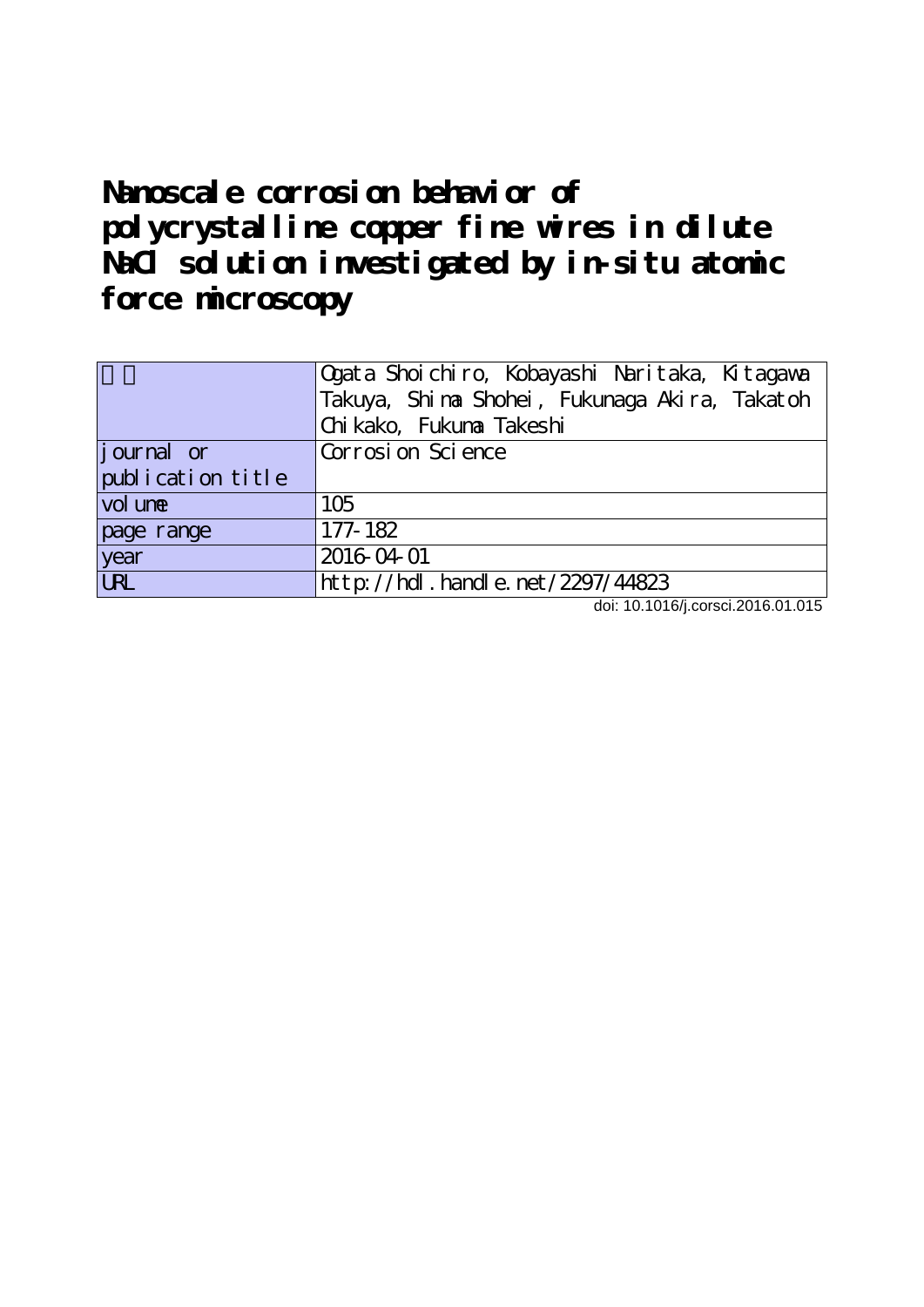### Nanoscale corrosion behavior of polycrystalline copper fine wires in dilute NaCl solution investigated by *in-situ* atomic force microscopy

Shoichiro Ogata<sup>a, 1</sup>, Naritaka Kobayashi<sup>a, 2</sup>, Takuya Kitagawa<sup>a</sup>, Shohei Shima<sup>b</sup>, Akira Fukunaga<sup>b</sup>, Chikako Takatoh<sup>b</sup>, Takeshi Fukuma<sup>a,∗</sup>

*<sup>a</sup>Division of Electrical Engineering and Computer Science, Kanazawa University, Kanazawa 920-1192, Japan <sup>b</sup>EBARA Corporation, Tokyo 144-8510, Japan*

#### **Abstract**

In this study, nanoscale corrosion behavior of copper fine wires in dilute NaCl solution is studied by atomic force microscopy and electron backscatter diffraction technique. The dissolution rate of the grains constituting the wires strongly depends on their crystallographic orientation. In pure water, the dissolution rate increases in the order of  $(111) < (001) < (110)$ . Addition of Cl<sup>−</sup> dramatically increases the dissolution rate of the (111) surface to alter the order to (110)  $\approx$  $(001) \approx (111)$  at 0.1 mM. These results show that the crystallographic orientation dependence is significantly changed by a slight increase of Cl*<sup>−</sup>* concentration in dilute solution.

*Keywords:* A. Copper, B. AFM, C. Anodic dissolution

#### **1. Introduction**

Corrosion of copper fine wires during fabrication of semiconducting devices has been a serious problem. To fabricate copper fine wires, a patterned trench structure on a Si wafer is formed by photolithography and a copper thin film is

*<sup>∗</sup>*Corresponding author

*Email address:* fukuma@staff.kanazawa-u.ac.jp (Takeshi Fukuma)

<sup>1</sup>Present address: EBARA Corporation, Tokyo 144-8510, Japan

<sup>2</sup>Present address: Division of Strategic Research and Development, Saitama University, Saitama 338-8570, Japan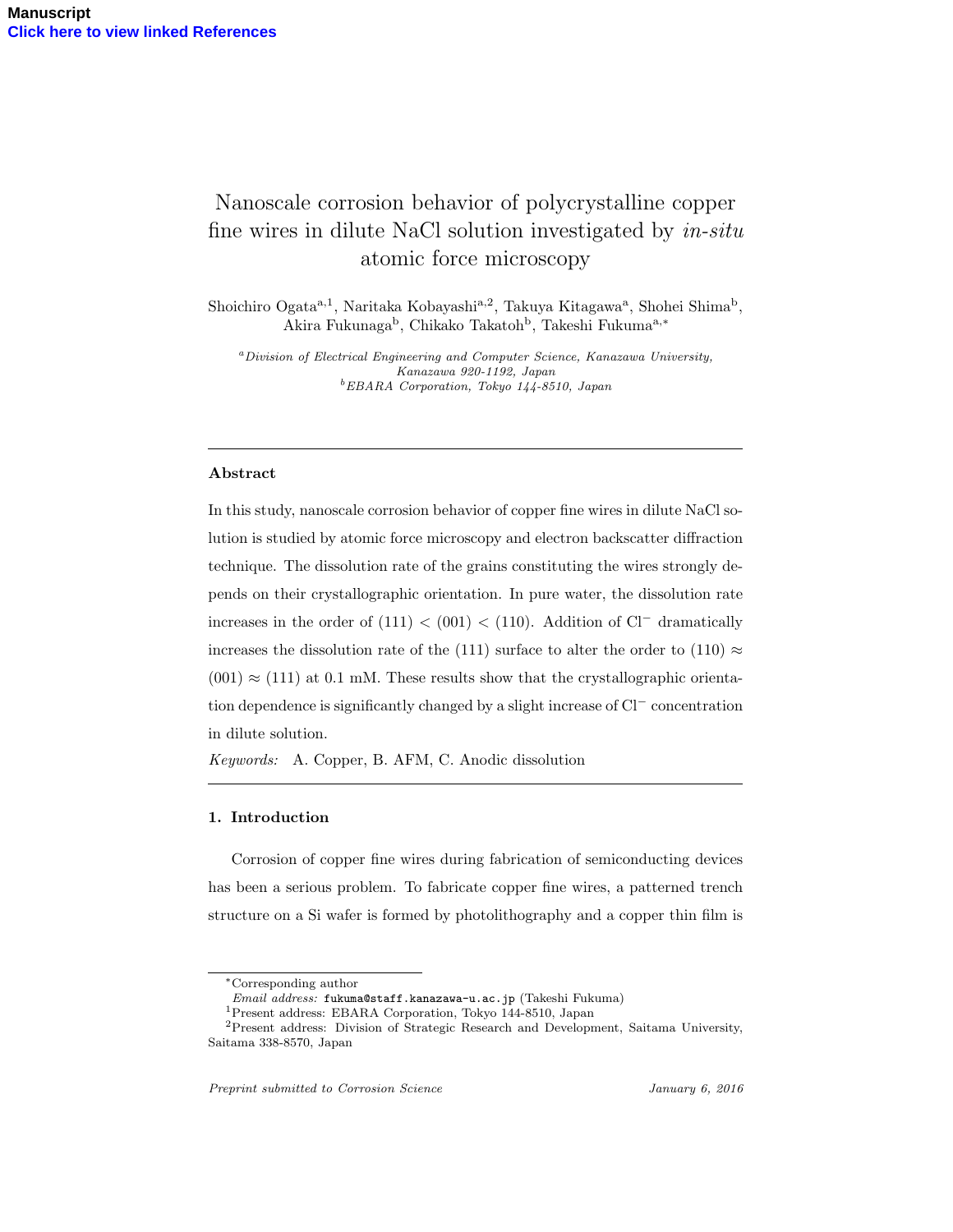- <sup>5</sup> deposited on it. Subsequently, the surface is flattened by chemical mechanical polishing (CMP), where a rotating wafer is pressed against a fixed polishing pad in a slurry solution. The solution contains anticorrosive molecules to form a protective layer on the copper surface. Thus, the polished copper surface is protected during the polishing and subsequent transfer of the wafer to the next
- <sup>10</sup> process. However, before proceeding to the next process, the protective layer should be removed by gently scrubbing the surface in a cleaning solution. Although the solution contains another anticorrosive component, it is gradually replaced with pure water before drying. During this cleaning process, a copper surface is exposed to a dilute ionic solution and partially dissolves to form
- <sup>15</sup> defects: locally etched spots showing high electrical resistance in a wire. To prevent such corrosion, it is essential to understand nanoscale corrosion processes of a copper fine wire in a dilute ionic solution.

So far, corrosion behavior of various metals in different solutions has been investigated. Among them, copper corrosion in pure water[1–4] and Cl*<sup>−</sup>* solution[5–

- <sup>20</sup> 10] is one of the most extensively studied examples. This is due to the wide use of copper materials and the ubiquity of Cl*<sup>−</sup>* in an aqueous environment (e.g. sea water and tap water). Macroscopic corrosion behavior is mainly studied by electrochemical measurement techniques while microscopic behavior is analyzed by optical, electron or x-ray beam technologies as well as scanning probe
- $_{25}$  microscopy (SPM)[6–10]. However, microscopic studies on copper fine wires are limited[11]. In addition, previous studies were mainly performed at a high Cl*<sup>−</sup>* concentration[5–10] due to the strong interests in the corrosion caused by sea water. Therefore, microscopic corrosion behavior of copper fine wires in a dilute Cl*<sup>−</sup>* solution has not been well understood in spite of its importance in semiconductor industry.

Recently, SPM techniques such as scanning tunneling microscopy (STM)[12], atomic force microscopy (AFM)[13] and scanning electrochemical microscopy (SECM)[14] have been proven to be a powerful tool for studying microscopic corrosion processes. As they can be operated in liquid, *in-situ* measurements

<sup>35</sup> of microscopic corrosion behavior can be performed. Furthermore, when it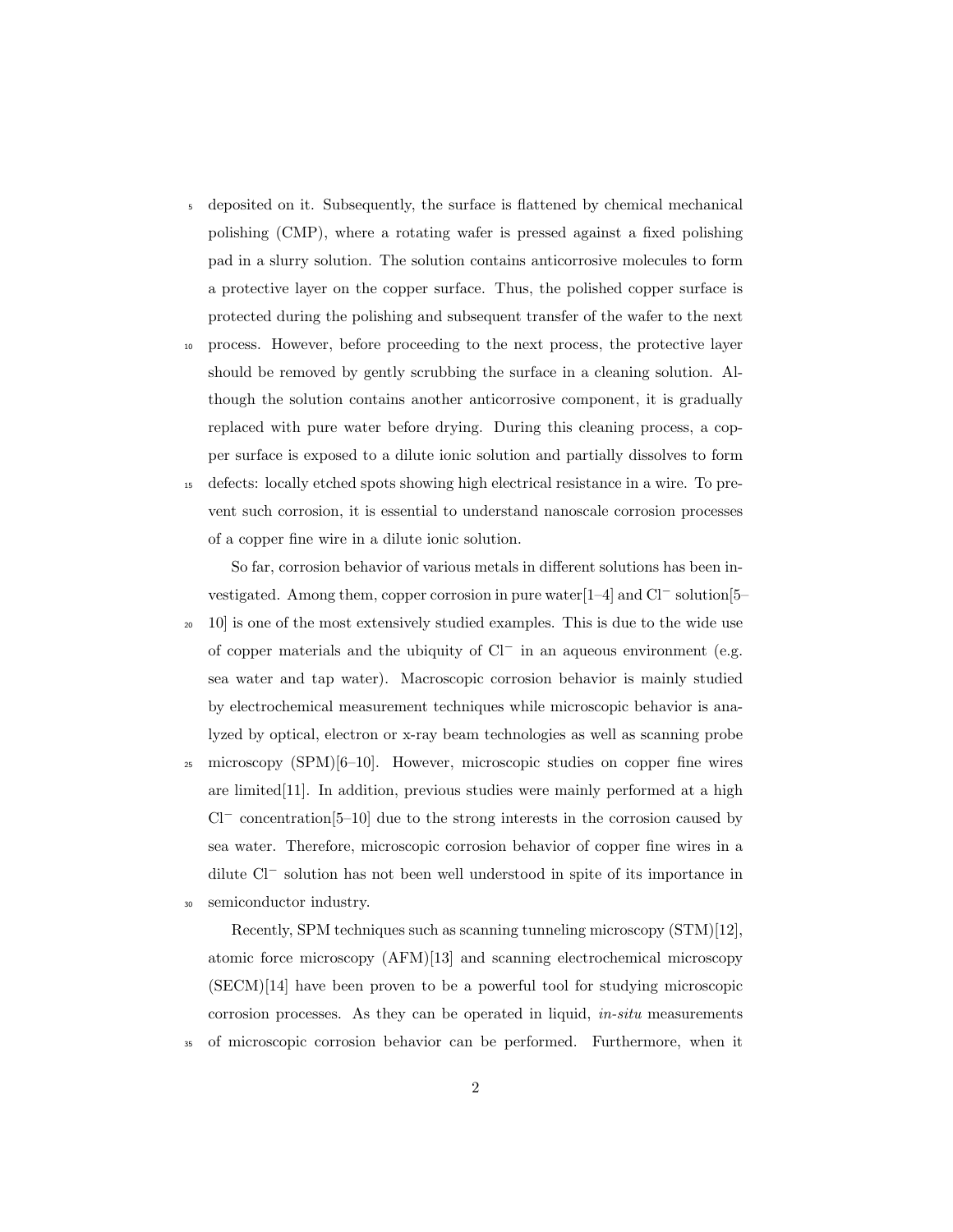is used with electron backscatter diffraction (EBSD) measurement technique, crystallographic orientation dependence of corrosion behavior can be studied[6– 10]. According to these previous studies, microscopic metal corrosion behavior strongly depends on crystallographic orientation. In addition, Lapeire et al. re-

- <sup>40</sup> ported that the crystallographic orientation of the neighboring grains can also influence the corrosion behavior[7]. Copper fine wires consist of plated polycrystalline thin film having nanoscale domains with different crystallographic orientations. Therefore, to understand their corrosion behavior, it is essential to use a microscopic technique having a nanoscale spatial resolution in liquid.
- <sup>45</sup> In this study, nanoscale corrosion processes of copper fine wires in dilute NaCl solution is studied by *in-situ* AFM and *ex-situ* EBSD measurements. AFM measurements in different NaCl concentration were performed. Comparing the AFM images with inverse pole figure (IPF) maps obtained by EBSD, dependence of the nanoscale corrosion behavior on crystallographic orientation and NaCl <sup>50</sup> concentration is clarified. A possible model to explain the observed corrosion behavior is also presented.

#### **2. Material and methods**

#### *2.1. Copper fine wires*

For the AFM and EBSD measurements, patterned copper fine wires fabri-<sup>55</sup> cated on a Si wafer (854 Cu CMPd Wafer, Advanced Materials Technology) was used. Figure  $1(a)$  shows a large-scale view of the pattern while Figure  $1(b)$ shows a magnified view of the area that was measured by AFM and EBSD. In this region, the line and space width is  $1 \mu$ m. The two wires at the center are connected to a 0.1 mm  $\times$  0.1 mm copper pad while the others are electrically

<sup>60</sup> isolated. Owing to the characteristic wiring pattern in this area, its location can be easily identified either by scanning electron microscopy (SEM) or optical microscopy. This enables to analyze the same area by AFM and EBSD.

Figure  $1(c)$  shows a cross section of one of the wires shown in Fig. 1(b). As illustrated in this cross section, the copper wires are formed on a 25 nm Ta film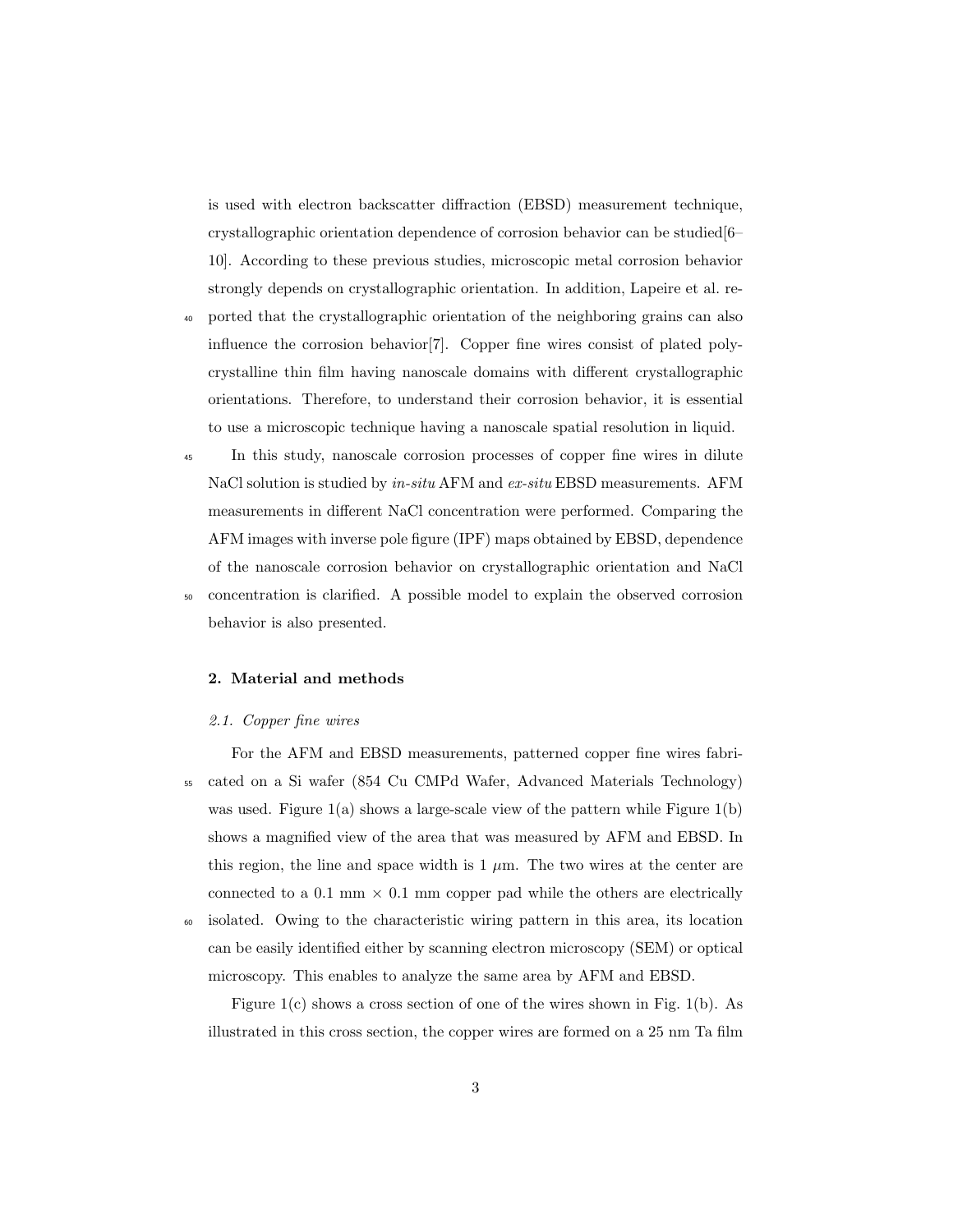- <sup>65</sup> and have a depth of 475 nm. The outline of the fabrication process is as follows.
	- 1. A patterned trench structures were formed by etching the  $SiO<sub>2</sub>$  layer.
	- 2. A 25 nm Ta film was formed on the wafer surface by physical vapor deposition (PVD).
	- 3. A thick copper film was formed on the Ta film by electroplating.
- <sup>70</sup> 4. The wafer was annealed at 150<sup>°</sup>C for 30 min.
	- 5. The surface was polished by CMP to make the  $SiO<sub>2</sub>$  thickness 500 nm, which corresponds to the copper wire thickness of 475 nm.

In this way, polycrystalline copper fine wires were fabricated. The wires consist of nanoscale grains with different crystallographic orientations. For the AFM

- $75$  and EBSD measurements, the wafer was cut into 10 mm  $\times$  10 mm pieces such that each sample should have the same type of copper wire pattern at its center.
	- *2.2. AFM and EBSD measurements*

In this study, AFM measurements were performed in pure water and 0.01 mM/0.1 mM NaCl solution. For each experiment, a different piece of sample was

- <sup>80</sup> used. Before the AFM measurements, an EBSD measurement was performed to obtain an IPF map of the copper wires. For the measurements, field-emission scanning electron microscopy (JIB-4601F, JEOL) and EBSD detector and software (TSL Solutions) were used. The acceleration voltage and current of the electron beam were 20 kV and 1 nA, respectively.
- <sup>85</sup> During the EBSD measurements, carbon contaminations were deposited on the surface. To remove such contaminations, the surface was cleaned by Ar plasma cleaner (SC-701, Sanyu Electronics). The Ar plasma cleaning with a typical operating condition can severely damage the copper wires. Thus, the bias voltage and the inlet gas pressure were adjusted to just as high as required
- <sup>90</sup> for maintaining the plasma. In addition, the sample was covered with a Cu plate to suppress the electric field applied to the sample surface. Under this condition, the damage of the wires caused by the cleaning is negligible.

After the Ar plasma cleaning, the sample was attached onto a sample holder for the AFM used in this experiment. On the fixed sample, a 100  $\mu$ L 0.5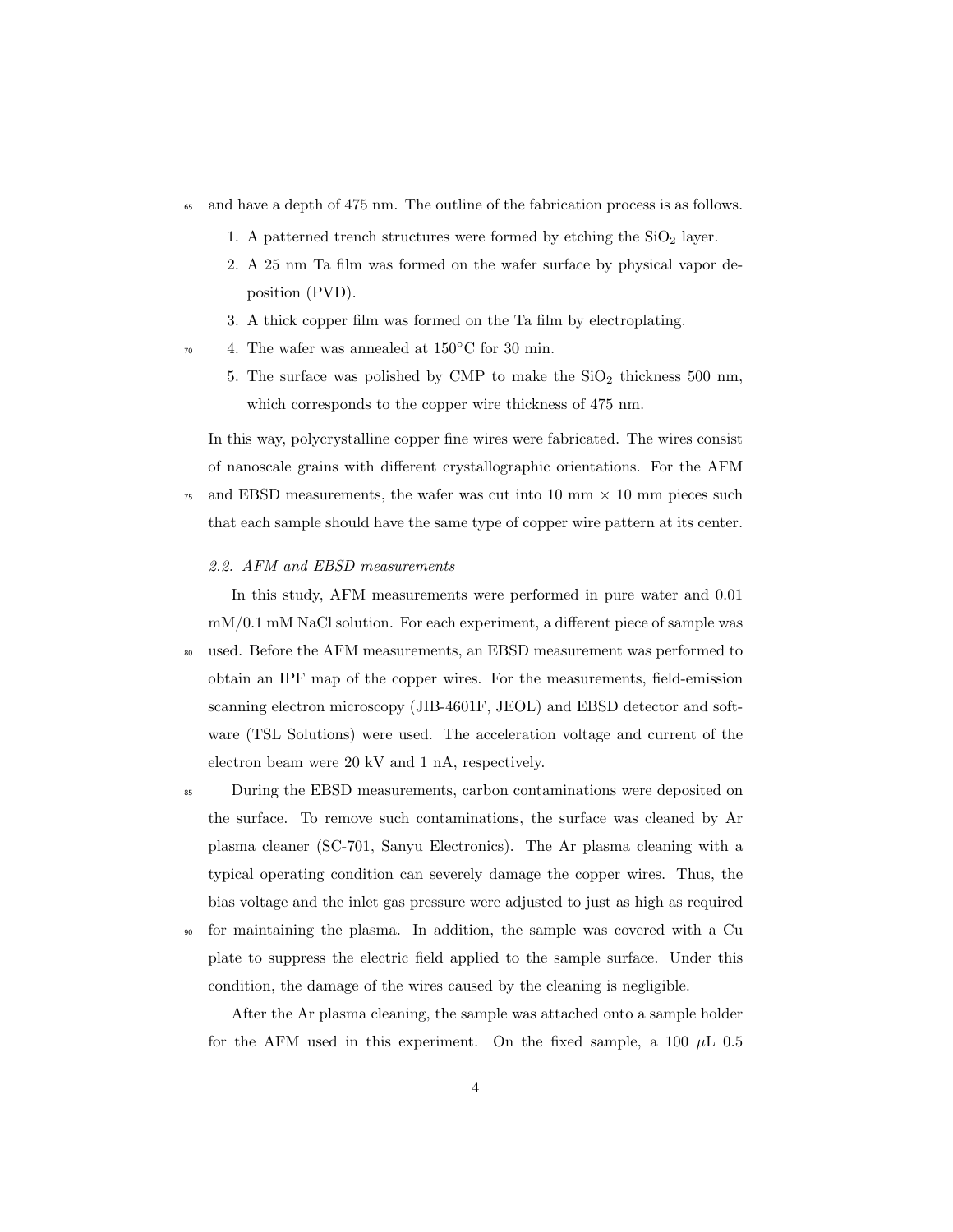<sup>95</sup> M citric acid solution was dropped and left it for 1 min to remove organic contaminations deposited on the surface during the sample transfer process. Subsequently, the deposited solution was replaced with pure water by gentle pipetting. This process was repeated for five times not only to completely replace the solution but also to rinse the surface with pure water. Although the

<sup>100</sup> copper surface partially dissolves in the citric acid, the created height variations do not significantly influence following discussions, where time-dependent height changes of the copper wires are compared between different solution conditions and crystallographic orientations.

The sample holder was set onto the AFM system. Just before starting the tip <sup>105</sup> coarse approach process, the water on the sample was replaced with an imaging solution, which is either pure water, 0.01 mM or 0.1 mM NaCl solution. Note that the term 'imaging solution' is used to refer to 'solution in which AFM imaging was performed'. This process was repeated twice to completely replace the solution with the imaging solution. The elapsed time was recorded since <sup>110</sup> this replacement as each AFM image was saved.

In this experimental procedure, it is very important to keep the sample surface wet after the cleaning by citric acid. Experiments without a cleaning by citric acid or with an exposure of the surface to the air after the cleaning results in poor reproducibility due to the contaminations deposited on the copper

<sup>115</sup> surface during the exposure to the air. This is particularly evident for an experiment in dilute NaCl solution, where relatively minor corrosion processes must be accurately analyzed.

AFM measurements were performed by a custom-built amplitude-modulation AFM (AM-AFM)[15–17] in the imaging solution. AFM images were obtained in <sup>120</sup> the constant amplitude mode, where the tip-sample distance is controlled such that cantilever oscillation amplitude is kept constant. A commercially available AFM controller (RC4/OC4, SPECS) was used for the AFM operation. Si cantilevers (AC55, Olympus) having a spring constant of *∼*80 N/m, a resonance frequency  $(f_0)$  of ~1.3 MHz and Q factor of ~12 in aqueous solution were used.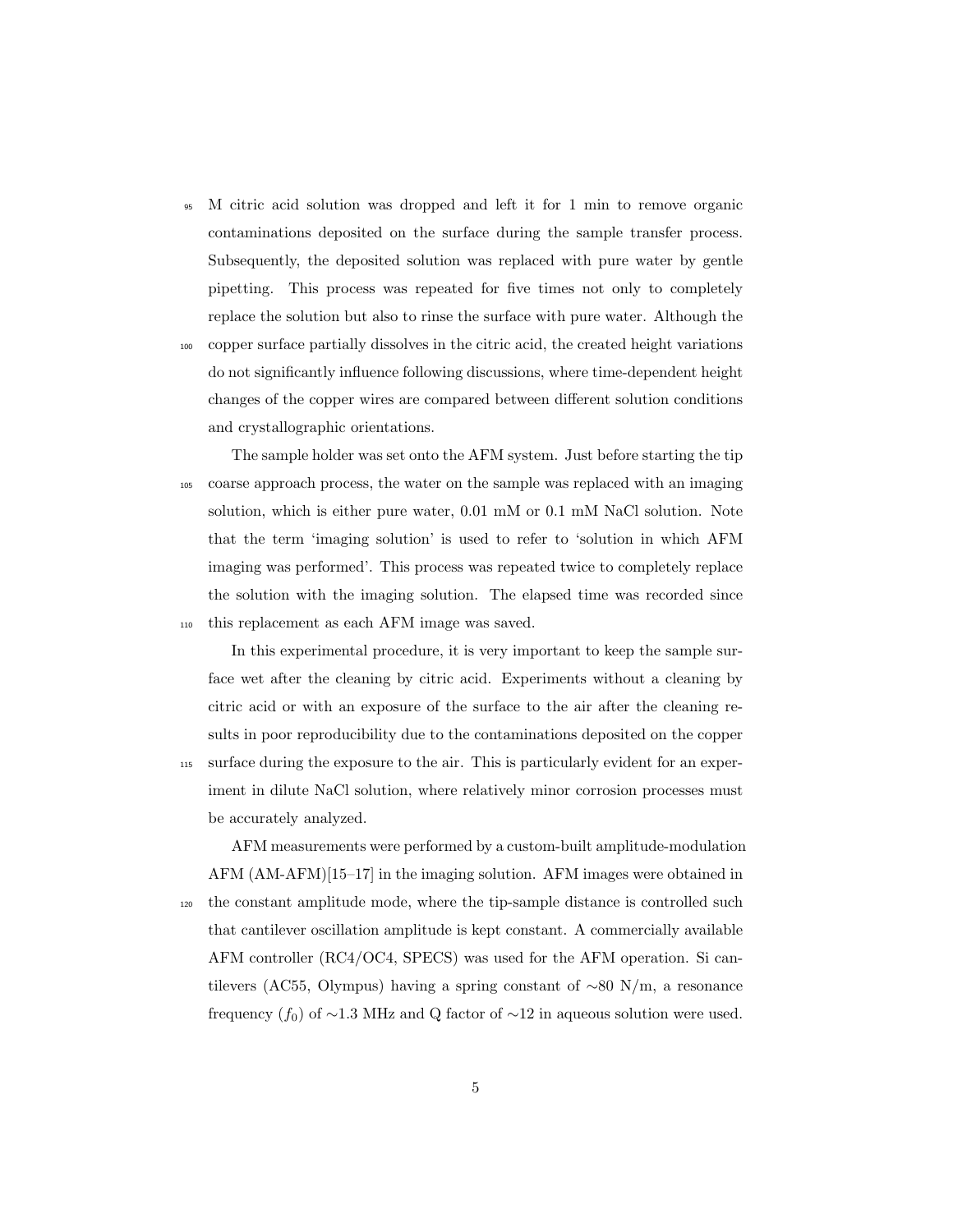#### <sup>125</sup> **3. Results**

Corrosion process of copper wires in water was imaged by AFM from 39 min till 203 min since the surface was immersed in the imaging solution. Figures 2(a, b) show AFM images of copper wires in water at 39 min and 203 min, respectively. See also a video consisting of all the AFM images obtained during

- <sup>130</sup> the corrosion process (Water.gif in supplementary online materials). The images show four copper wires as illustrated in Fig. 1(b). At 39 min, the copper surface already shows nanoscale height variations. Such initial height variations may be caused by the CMP, Ar plasma or citric acid cleaning. As the main interest of this work is on the copper corrosion processes in dilute NaCl solution, hereafter
- <sup>135</sup> we do not discuss formation mechanism of these initial height variations but focus on the time-dependent height changes observed during the AFM imaging. The image obtained at 203 min shows a larger local height variation than the one obtained at 39 min. This result shows that the corrosion resistance is not uniform but has local variation.
- 

<sup>140</sup> Figure 2(c) shows an IPF map of the same area as imaged by AFM. Comparison between the IPF and AFM images reveals that the local areas showing different corrosion resistance approximately correspond to the grains with different crystallographic orientations. The result shows that the corrosion resistance is strongly dependent on the crystallographic orientation.

|                | Water |       |       | $0.01$ mM |      |                 |  | $0.1 \text{ }\mathrm{mM}$ |       |       |  |
|----------------|-------|-------|-------|-----------|------|-----------------|--|---------------------------|-------|-------|--|
|                | (110) | (001) | (111) | (110)     |      | $(001)$ $(111)$ |  | (110)                     | (001) | (111) |  |
|                | 20.6  | 5.4   | 1.7   | 16.3      | 32.1 | 19.5            |  | 21.2                      | 23.8  | 40.4  |  |
| $\overline{2}$ | 22.2  | 5.1   | 0.6   | 21.9      | 33.1 | 21.9            |  | 26.8                      | 20.2  | 33.2  |  |
| 3              | 25.5  | 6.0   | 2.3   | 26.5      | 26.5 | 31.1            |  |                           | 21.0  | 25.6  |  |
| Avg            | 22.8  | 5.5   | 1.5   | 21.6      | 30.6 | 24.2            |  | 24.0                      | 21.7  | 33.1  |  |
| <b>SD</b>      | 2.5   | 0.5   | 0.9   | 5.1       | 3.6  | 6.1             |  | 4.0                       | 1.9   | 7.4   |  |

Table 1: Dissolution rates (unit: pm/min) measured in different solution at positions 1- 3 indicated in Figs. 2-4 Avg and SD denote average and standard deviation of the values measured at positions 1-3.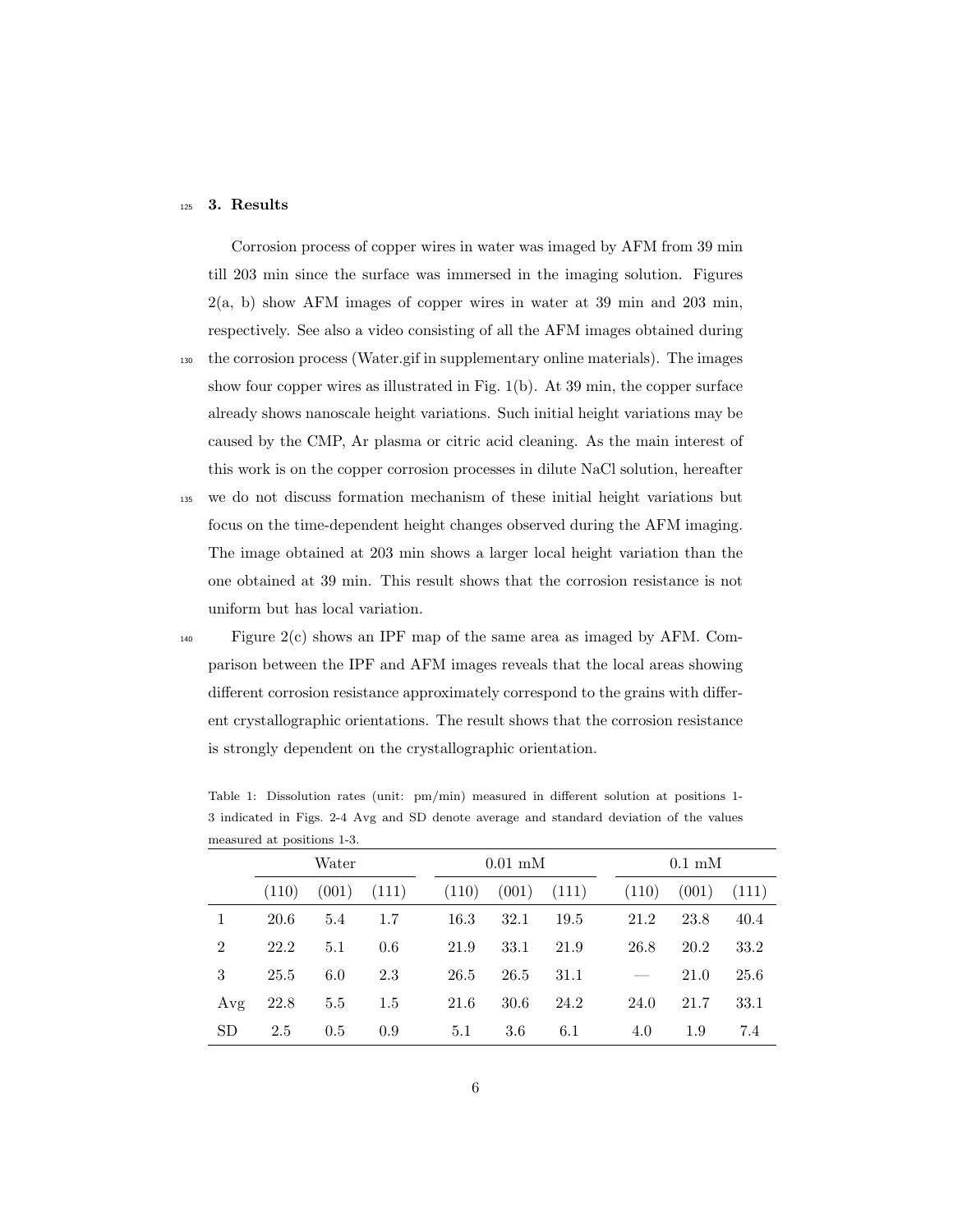- <sup>145</sup> To investigate the correlation between the crystallographic orientation and the corrosion resistance, height changes at three locations were analyzed for each of the (110), (001) and (111) surfaces as indicated by the arrows. Note that all the locations were selected from the same wire to eliminate possible influence of the difference in the macroscopic wiring pattern. Fig.  $2(d)$  shows 150 the height changes at the locations indicated by the arrows No. 1 in Fig.  $2(c)$ . The curves show that the height decreases almost linearly at these locations. Thus, we calculated the average dissolution rates at positions 1-3 from the initial and final surface heights as summarized in Table 1.
- Similar analyses of the copper corrosion were performed in 0.01 mM and 0.1 <sup>155</sup> mM NaCl solution as shown in Figures 3 and 4. See also videos consisting of all the AFM images obtained during the corrosion processes (001mM.gif and 01mM.gif in supplementary online materials). AFM images shown in Figure 4 may appear to have a low resolution compared to the other images. This is not due to the pixel resolution but the contaminations on the tip apex. As
- Cl*<sup>−</sup>* <sup>160</sup> concentration increases, the dissolution rate increases, making it difficult to keep the tip apex clean. However, this does not significantly influence the accuracy of the height measurements. The average dissolution rates measured at all the locations in different solution are summarized in Table 1 and Figure 5.
- <sup>165</sup> Due to the limited number of the grains in one wire and hence the data points, the obtained data has a relatively large error bars (i.e. standard deviation). To evaluate the significance of the difference in the mean values between the data sets, two-tailed T-tests were performed with a significance level of  $\alpha = 0.05$ . Following discussions are made based on these statistical analyses.
- <sup>170</sup> In pure water, the dissolution rate increases in the order of (111), (001) and (111). However, the addition of Cl*<sup>−</sup>* into water significantly increases the dissolution rate of the (001) and (111) surfaces while it gives little influence on the dissolution rate of the (110) surface. Further increase of Cl*<sup>−</sup>* concentration from 0.01 mM to 0.1 mM decreases the dissolution rate of the (001) surface.
- $175$  Although the mean value of the dissolution rate of the  $(001)$  surface increases,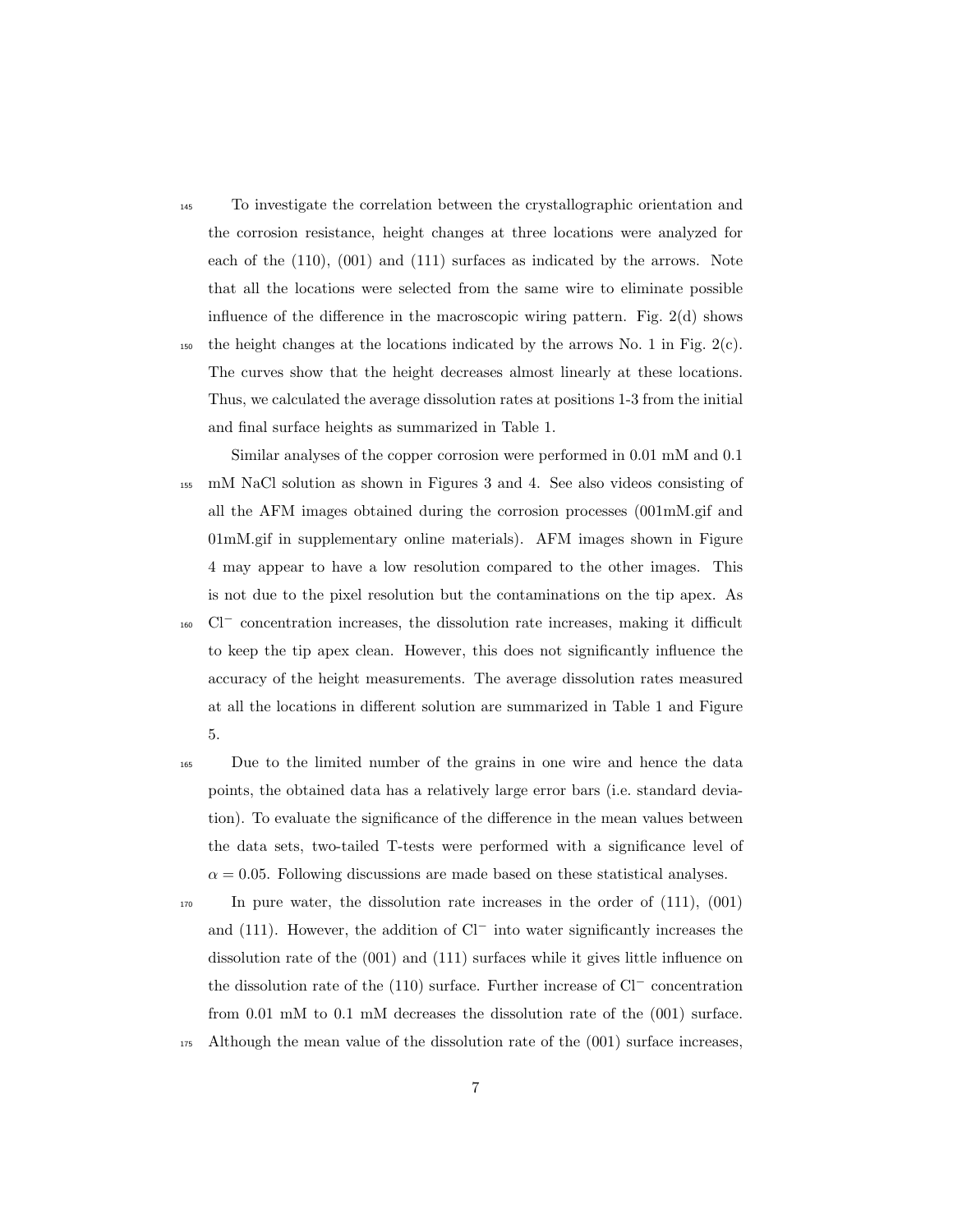the significance of the difference is not confirmed due to the large error bars. For 0.01 mM and 0.1 mM NaCl solution, the dissolution rate shows no significant difference between different crystallographic orientations.

#### **4. Discussion**

- <sup>180</sup> From the results presented above, at least two major findings are obtained.
	- 1. The dissolution rate in pure water increases in the order of the (111), (001) and (110) surfaces.
	- 2. The dissolution rate of the (111) surface dramatically increases with increasing the Cl*<sup>−</sup>* concentration.
- <sup>185</sup> Two sets of similar experiments were performed and reproducibility of these two major findings were confirmed. Here, the mechanism underlying these corrosion behaviors is discussed.

#### *4.1. Corrosion in pure water*

In pure water, copper corrosion is caused by the following reaction.

$$
Cu \rightleftharpoons Cu^{2+} + 2e^-
$$
 (1)

However, a copper surface should be covered with an oxide layer in an aqueous <sup>190</sup> environment. Note that the surface oxide layer was once removed by the citric acid cleaning. However, we replaced the citric acid with pure water and subsequently with an imaging solution. Thus, by the time we started the imaging, the surface had been immersed in aqueous solution for several tens of minutes and hence covered with an oxide layer formed after the citric acid cleaning.

<sup>195</sup> The copper oxidation and its influence on corrosion resistance have been investigated by various methods[18–29]. Most of these studies reported that the initial oxide layer mainly consists of  $Cu<sub>2</sub>O$  rather than  $CuO$  or  $Cu(OH)<sub>2</sub>[20, 22, 1]$  $24-27$ . The Cu<sub>2</sub>O layer serves as a protective layer against corrosion. Thus, the observed difference in the dissolution rate should represent the difference in  $200$  the corrosion resistance of the Cu<sub>2</sub>O layer.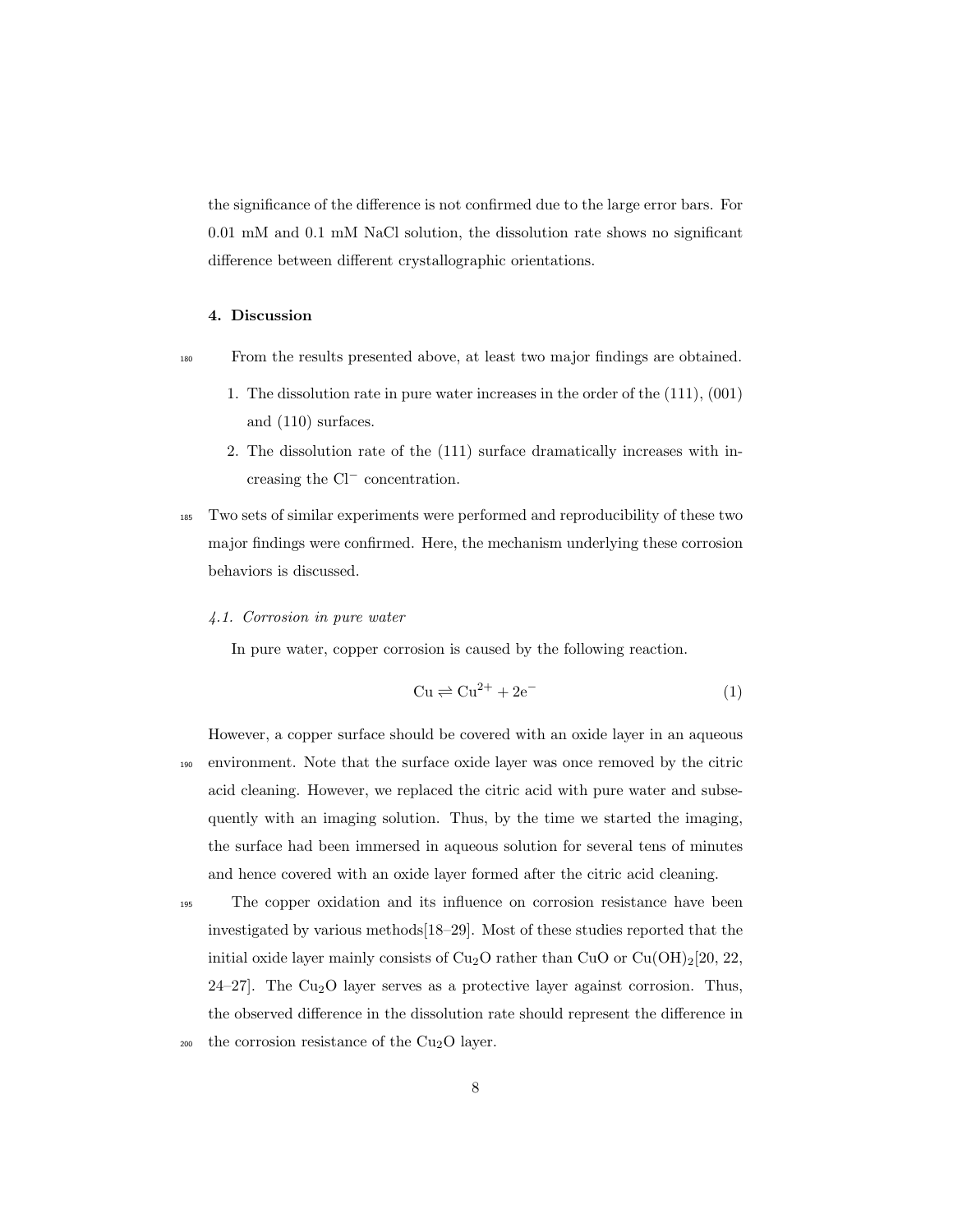There have been several studies on crystallographic orientation dependence of copper oxide films formed by anodic oxidation[8, 26, 30–34]. Previous AFM and STM studies  $[30-32, 34]$  showed that a  $Cu<sub>2</sub>O(111)$  film is epitaxially grown on Cu(111) while a Cu<sub>2</sub>O(001) film is epitaxially grown on Cu(001) in 0.1 M

 $_{205}$  NaOH solution. Kunze et al. reported that the Cu<sub>2</sub>O film formed on Cu(111) by anodic oxidation is thicker than that on  $Cu(001)[34]$ . Gao et al. reported that an oxide film formed on  $Cu(111)$  by thermal annealing is thicker than that on  $Cu(110)$  and  $Cu(001)[26]$ . Martinez-Lombardia et al. reported that the passive layer formed by anodic oxidation on  $Cu(111)$  has a lower conductivity 210 or reactivity than that on  $Cu(001)[8]$ . They tentatively explained the observed difference by the difference in the defect density. Although the oxide films formed in these previous studies are not prepared by the same procedure or

in the same environment, they consistently show a similar dependence on the crystallographic orientation. Namely, a  $Cu<sub>2</sub>O$  layer formed on  $Cu(111)$  has a  $_{215}$  higher thickness and corrosion resistance than that on Cu(001).

The corrosion resistance increases in the order of (110), (001) and (111) in pure water. This result is consistent with the previous reports described above. The same order is found for different physical quantities. The surface energy decreases[35], the work function increases[36], the atomic density increases, and

- $_{220}$  the surface corrugation decreases in the order of  $(110)$ ,  $(001)$  and  $(111)$ . These results suggest that the (111) surface should show the highest crystalinity and the lowest defect density. As a  $Cu<sub>2</sub>O$  film is epitaxially grown on  $Cu(111)$ , this should be also true of the oxide layers formed on a copper surface. Therefore, the observed difference in the corrosion resistance probably originates from the
- <sup>225</sup> difference in the defect density of the oxide layer. This interpretation is consistent with previous reports on the corrosion mechanism of an oxidized copper surface. According to the previous review by Kear et al., the copper dissolution takes place due to the charge and material transports through the defects in the  $Cu<sub>2</sub>O$  layer and the corrosion products made of  $CuO/Cu(OH)<sub>2</sub>$  are deposited
- <sup>230</sup> on the oxidized surface[5].

Lapeire et al. previously investigated crystallographic orientation depen-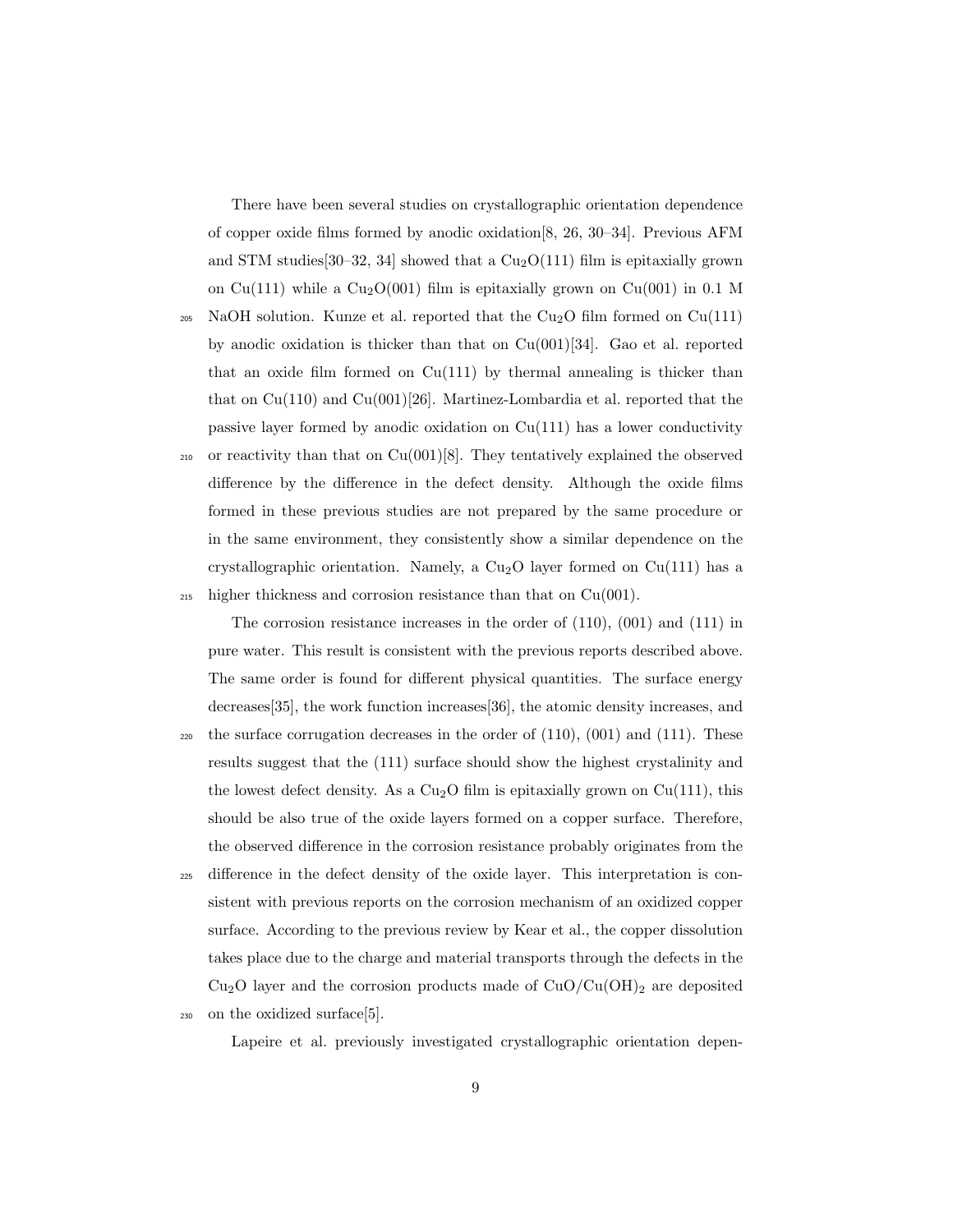dence of copper corrosion in 0.1 M NaCl and 0.5 M  $Na<sub>2</sub>SO<sub>4</sub>$  by AFM and EBSD[7]. They found that the  $(111)$  surface dissolves faster than the  $(001)$ surface when they are adjacent to each other. In this study, the (111) grains in-

235 dicated by arrows 1-3 are all adjacent to the  $(001)$  grains as shown in Fig.  $2(c)$ . However, they consistently showed a lower dissolution rate than that of the (001) grains (Fig. 5 and Table 1). This disagreement suggests that such influence of neighboring grains in pure water may be weaker than that in 0.1 M NaCl solution.

#### *4.2. Corrosion in dilute Cl<sup>−</sup>* <sup>240</sup> *solution*

In pure water, the dissolution rate of the (111) surface is lower than that of the (110) and (001) surfaces. However, it is dramatically increased by adding Cl*−*. At 0.1 mM, the dissolution rate of the (111) surface becomes as high as that of the other surfaces. According to previous studies, the dissolution rate <sup>245</sup> of the (111) surface becomes higher than that of the (001) surface at a higher Cl*<sup>−</sup>* concentration. Martinez-Lombardia et al. investigated the reactivity of the (111) and (001) surfaces in an active state in 5 mM NaCl solution by SECM[8]. They found that the (111) surface has a higher reactivity than the (001) surface. They also investigated corrosion behavior of the (111) and (001) surfaces in 10  $_{250}$  mM HCl solution by STM[9]. They found that the dissolution rate of the  $(111)$ 

surface is higher than that of the (001) surface. These results consistently show that the corrosion of the (111) surface is strongly accelerated by Cl*−*.

In this experiment, the copper wires were first immersed in pure water and subsequently it was replaced with NaCl solution. Thus, before the replacement, 255 the surface should be covered with a  $Cu<sub>2</sub>O$  layer. The dramatic increase of the dissolution rate of the (111) surface by Cl*<sup>−</sup>* suggests that the corrosion is mainly caused by the following reactions.

$$
Cu2O + 2Cl- + 2H+ \implies 2CuCl + H2O
$$
 (2)

$$
CuCl + Cl^{-} \quad \rightleftharpoons \quad CuCl_{2}^{-} \tag{3}
$$

As discussed above, a  $Cu<sub>2</sub>O$  layer formed on  $Cu(111)$  has a relatively high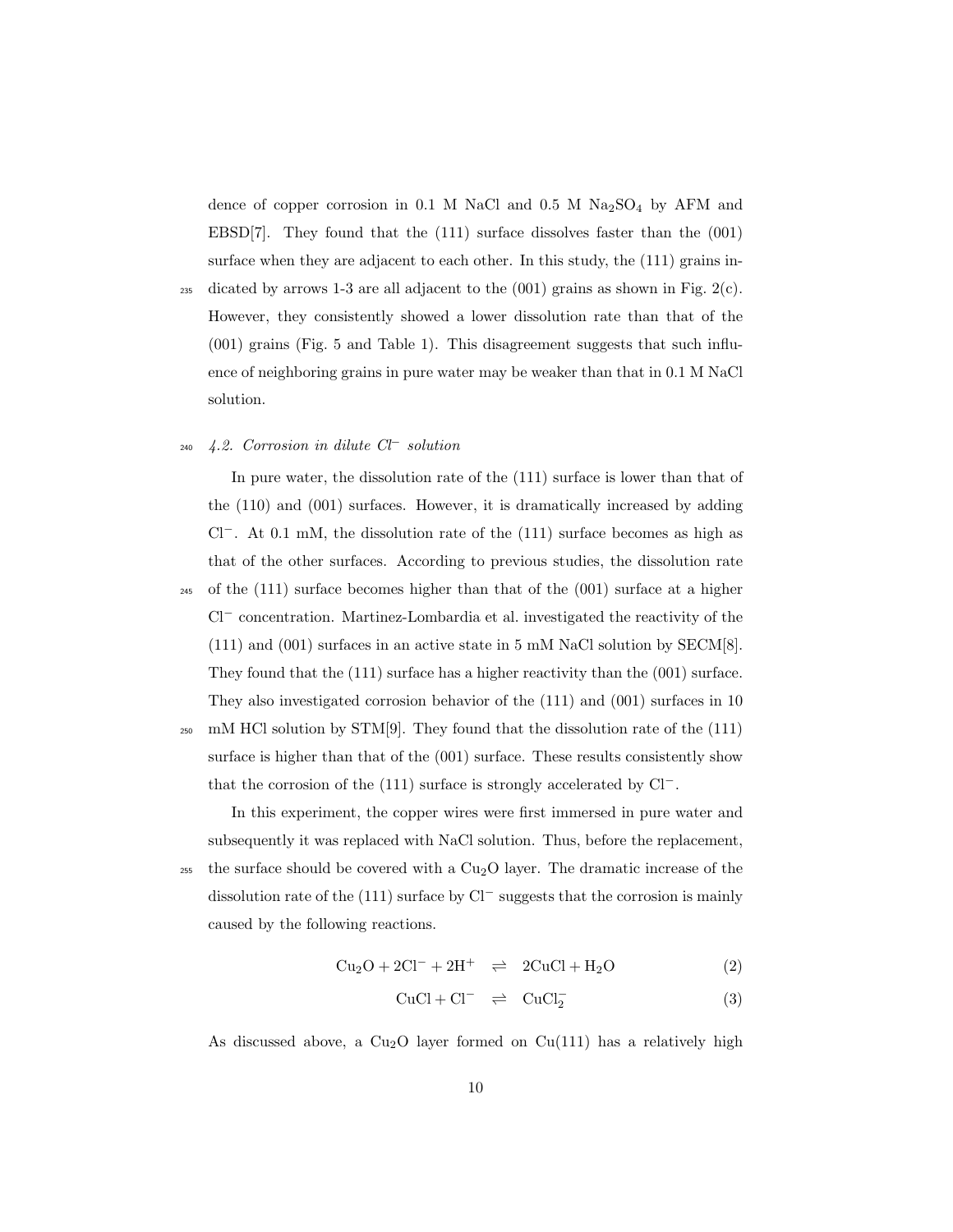crystallinity[8, 26, 34]. Thus, the dissolution should smoothly take place in <sup>260</sup> a layer by layer fashion. This explains the high dissolution rate of the (111) surface in 0.1 mM NaCl solution.

A  $Cu<sub>2</sub>O$  layer formed on  $Cu(110)$  has a higher defect density than that on  $Cu(111)$  or  $Cu(001)$ . Thus, in pure water, the dissolution takes place through the defects and corrosion products made of  $CuO/Cu(OH)_2$  are deposited on

- <sup>265</sup> the surface. Kunze et al. reported that an amorphous-like layer of the corrosion products is not formed on  $Cu(111)$  but formed on  $Cu(001)[34]$ . This amorphouslike layer of the corrosion products does not serve as a good protective layer in pure water[8, 34, 37]. However, as it separates the  $Cu<sub>2</sub>O$  surface from the solution, it should reduce the speed of reactions (2) and (3). At the same time,
- <sup>270</sup> Cl<sup>−</sup> may directly reacts with a copper surface through the defects. According to the previous review[5], corrosion of pure copper in Cl*<sup>−</sup>* solution is caused by one of the following three reaction paths.

$$
Cu + 2Cl^- \quad \rightleftharpoons \quad CuCl_2^- + e^- \tag{4}
$$

$$
Cu \ \rightleftharpoons Cu^{+} + e^{-}, \quad Cu^{+} + 2Cl^{-} \rightleftharpoons CuCl_{2}^{-} \tag{5}
$$

$$
Cu + Cl^- \quad \rightleftharpoons \quad CuCl + e^-, \quad CuCl + Cl^- \rightleftharpoons CuCl_2^- \tag{6}
$$

In either case, the reaction involves transfer of Cl*<sup>−</sup>* and CuCl*<sup>−</sup>* 2 through narrow defects, which should limit the reaction rate. Thus, the overall dissolution rate 275 of the (110) surface is not as high as that of the (111) surface in Cl<sup>−</sup> solution.

The (001) surface has an intermediate property compared with the (111) and (110) surfaces in terms of surface energy[35], work function[36], atomic density and surface corrugation. As expected from this trend, the dissolution rate also shows an intermediate behavior. Therefore, the corrosion behavior of the (001) <sup>280</sup> surface can be understood by the combination of the explanations made for the (110) and (001) surfaces. The high dissolution rate at 0.01 mM can be explained by the dissolution of both a  $Cu<sub>2</sub>O$  layer and an underlying copper surface through the defects.

The decrease of the dissolution rate caused by the increase of Cl*<sup>−</sup>* concentra- $_{285}$  tion from 0.01 mM to 0.1 mM can be explained by the influence of neighboring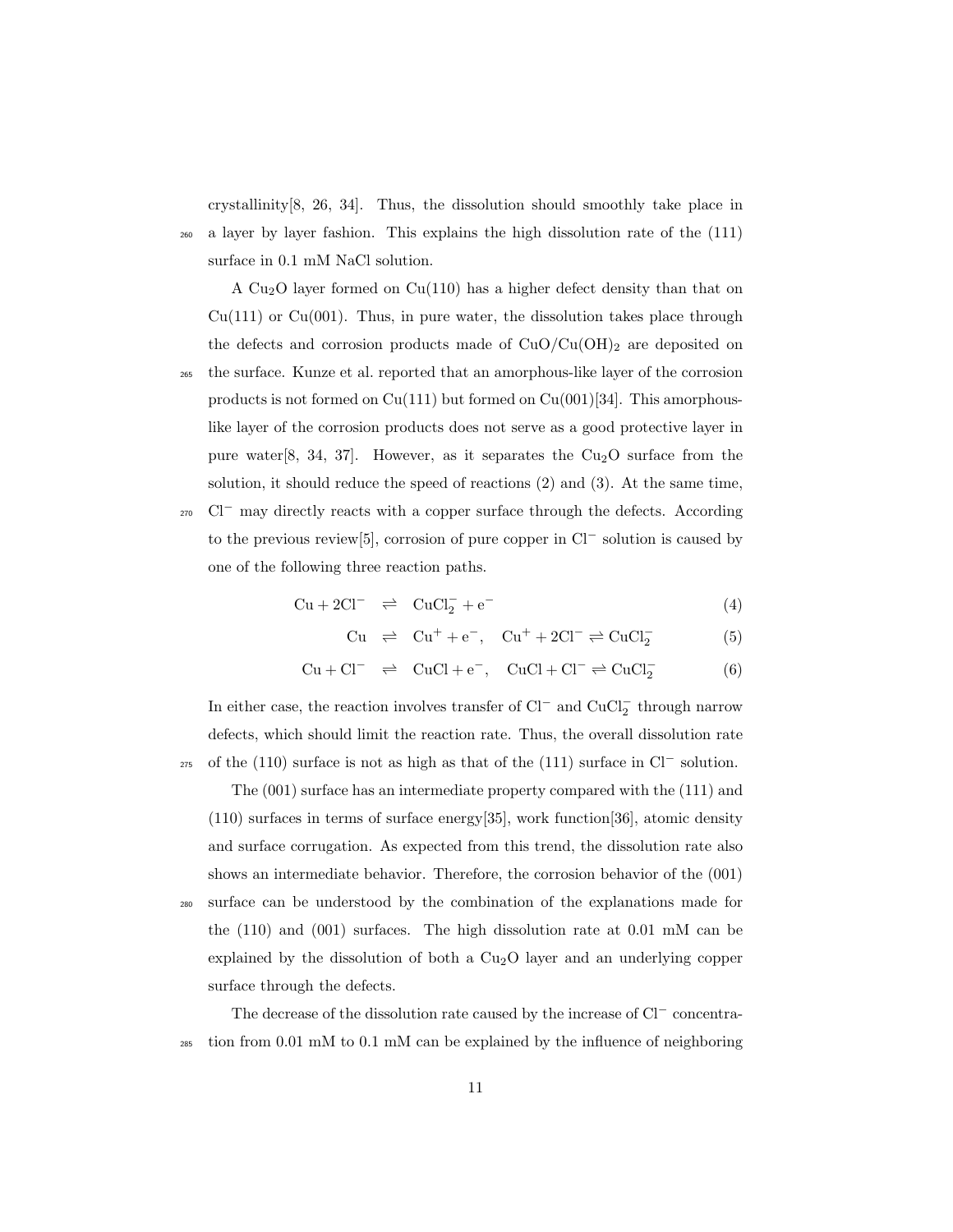grains. As mentioned earlier, Lapeire et al. reported that the (111) surface dissolves faster than the (001) surface when they are adjacent to each other.[7] All the (111) grains indicated by arrows 1-3 in Fig. 4 are adjacent to the (001) grains. Thus, such an influence of the neighboring grains may result in a decrease of  $290$  the reaction rate on  $Cu(001)$ .

#### **5. Conclusions**

In this study, nanoscale corrosion behavior of copper fine wires in dilute NaCl solution was investigated by AFM and EBSD. The major findings are summarized below.

- 
- <sup>295</sup> 1. The dissolution rate in pure water increases in the order of the (111), (001) and (110) surfaces due to the reactions through defects in the surface  $Cu<sub>2</sub>O$ layer.
- 2. The dissolution rate of the (111) surface dramatically increases with increasing the  $Cl^-$  concentration due the dissolution of the surface  $Cu_2O$ <sup>300</sup> layer as CuCl<sub>2</sub><sup>-</sup>.
	- 3. The dissolution rate of the (110) surface shows little dependence on Cl*<sup>−</sup>* concentration probably due to the corrosion products deposited on the  $Cu<sub>2</sub>O$  layer.

So far, investigations on the copper corrosion behavior in Cl*<sup>−</sup>* solution were <sup>305</sup> mostly performed at a high ionic concentration. In this study, the nanoscale corrosion behavior at a low Cl*<sup>−</sup>* concentration (*<* 0.1 mM) was clarified. Such information should be valuable for understanding the corrosion behavior of copper fine wires in the fabrication process of semiconducting devices.

#### **6. Acknowledgements**

<sup>310</sup> This work was supported by Research Grant from Hatakeyama Foundation.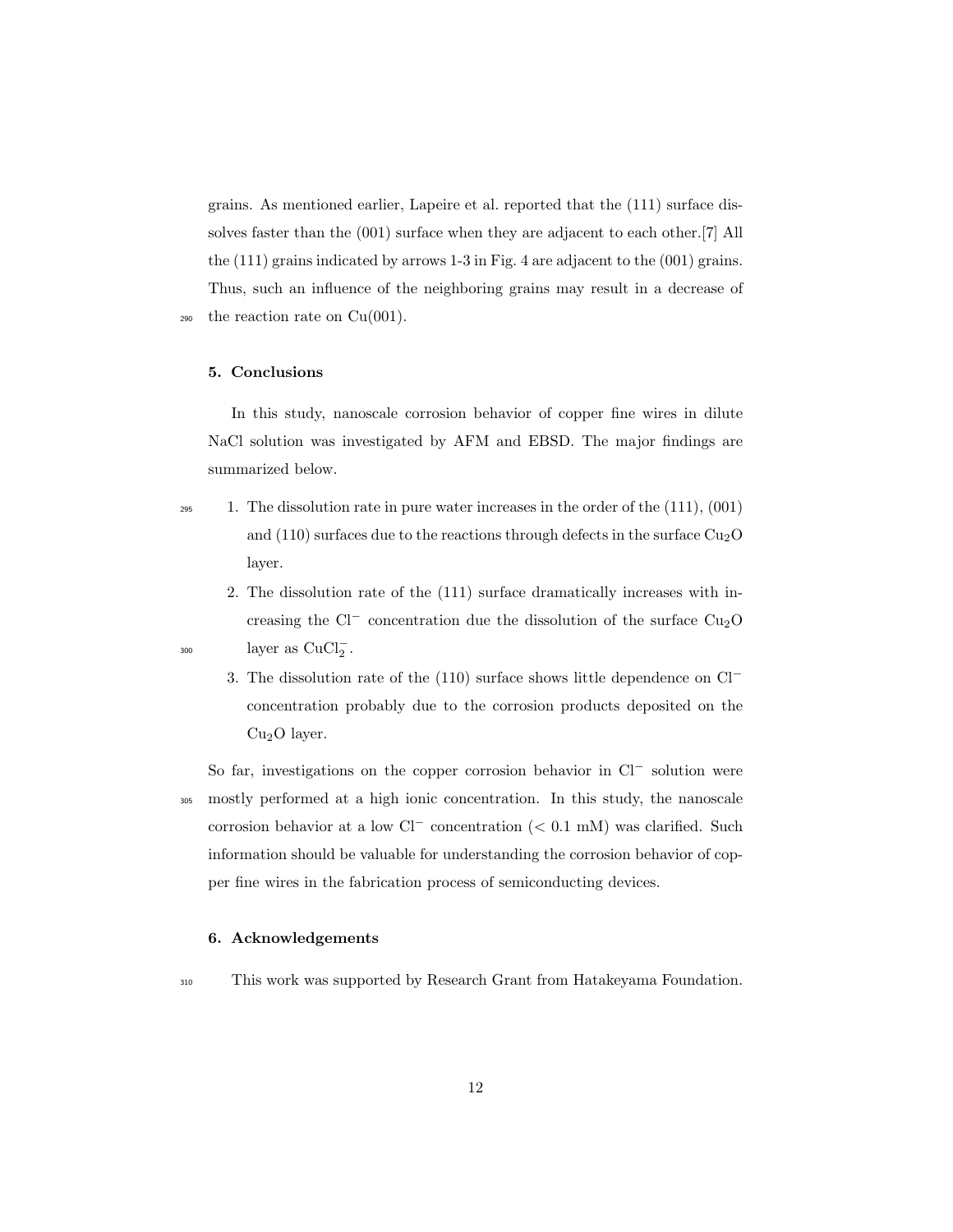#### **References**

- [1] G. Hultquist, Corros. Sci. 26 (1986) 173.
- [2] T. E. Eriksen, P. Ndalamba, I. Grenthe, Corros. Sci. 29 (1989) 1241.
- [3] G. Hultquist, M. J. Graham, O. Kodera, S. Moisa, R. Liu, U. Bexell, J. L.

<sup>315</sup> Smialek, Corros. Sci. 95 (2015) 162.

- [4] G. Hultquist, Corros. Sci. 93 (2015) 327.
- [5] G. Kear, B. D. Barker, F. C. Walsh, Corros. Sci. 46 (2004) 109.
- [6] J.-M. Song, Y.-S. Zou, C.-C. Kuo, S.-C. Lin, Corros. Sci. 74 (2013) 223.
- [7] L. Lapeire, E. Martinez-Lombardia, K. Verbeken, I. D. Graeve, L. A. I. <sup>320</sup> Kestens, H. Terryn, Corros. Sci. 67 (2013) 179.
	- [8] E. Martinez-Lombardia, Y. Gonzalez-Garcia, L. Lapeire, I. D. Graeve, K. Verbeken, L. Kestens, J. M. C. Mol, H. Terryn, Electrochimica Acta 116 (2014) 89.
	- [9] E. Martinez-Lombardia, V. Maurice, L. Lapeire, I. D. Graeve, K. Verbeken,
- <sup>325</sup> L. Kestens, P. Marcus, H. Terryn, J. Phys. Chem. C 118 (2014) 25421.
	- [10] E. Martinez-Lombardia, L. Lapeire, V. Maurice, I. D. Graeve, K. Verbeken, L. H. Klein, L. A. I. Kestens, P. Marcus, H. Terryn, Electrochem. Comm. 41 (2014) 1.
- [11] Y. Yamada, N. Konishi, J. Noguchi, T. Jimbo, J. Electrochem. Soc. 155 <sup>330</sup> (2008) H485.
	- [12] G. Binnig, H. Rohrer, C. Gerber, E. Weibel, Phys. Rev. Lett. 49 (1982) 57.
	- [13] G. Binnig, C. F. Quate, C. Gerber, Phys. Rev. Lett. 56 (1986) 930.
	- [14] A. J. Bard, F. R. F. Fan, J. KwakK, O. Lev, Vol. 61, 1989.
- [15] T. Fukuma, M. Kimura, K. Kobayashi, K. Matsushige, H. Yamada, Rev. <sup>335</sup> Sci. Instrum. 76 (2005) 053704.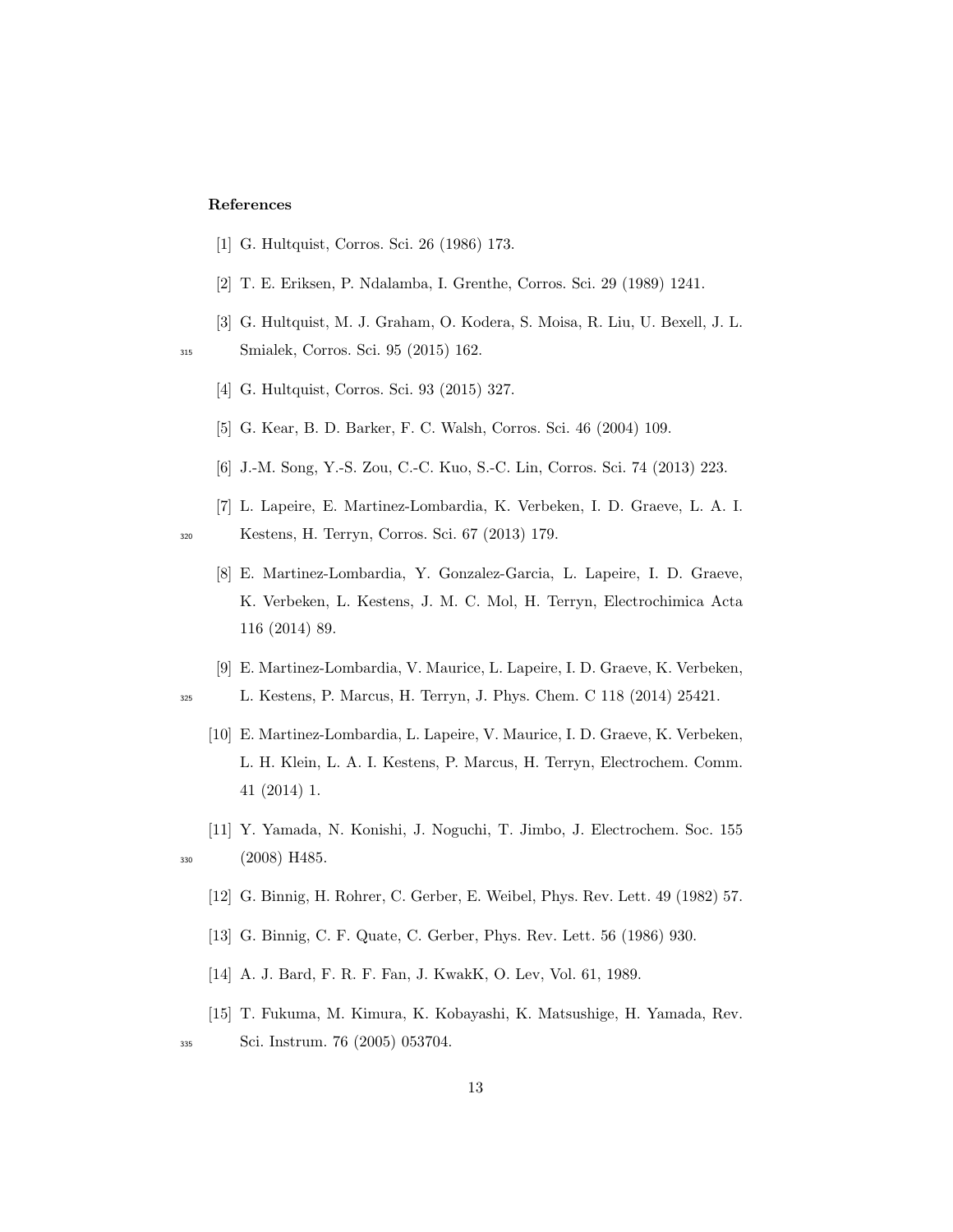- [16] T. Fukuma, S. P. Jarvis, Rev. Sci. Instrum. 77 (2006) 043701.
- [17] T. Fukuma, Rev. Sci. Instrum. 80 (2009) 023707.
- [18] K. Heinemann, D. B. Rao, D. L. Douglass, Oxid. Met. 9 (1975) 379.
- [19] S. K. Chawla, B. I. Rickett, N. Sankarraman, J. H. Payer, Corros. Sci. 33 <sup>340</sup> (1992) 1617.

- [20] J. Itoh, T. Sasaki, T. Ohtsuka, Corros. Sci. 42 (2000) 1539.
- [21] V. Maurice, H.-H. Strehblow, P. Marcus, Surf. Sci. 458 (2000) 185.
- [22] H. Wieder, A. W. Canderna, J. Phys. Chem. 66 (1962) 816.
- [23] T. L. Barr, J. Vac. Sci. Technol. 14 (1977) 660.
- <sup>345</sup> [24] N. Tajima, M. Fukui, Y. Shintani, O. Tada, J. Phys. Soc. Jap. 54 (1985) 4236.
	- [25] K. S. Choi, T. G. Kang, I. S. Park, J. H. Lee, K. B. Cha, IEEE T. Electron. Pack. 23 (2000) 32.
	- [26] J. Gao, A. Hu, M. Li, D. Mao, Appl. Surf. Sci. 255 (2009) 5943.
- <sup>350</sup> [27] J. W. Lim, J. Iijima, Y. F. Zhu, J. H. Yoo, G. S. Choi, K. Mimura, M. Isshiki, Thin Solid Films 516 (2009) 4040.
	- [28] L. Luo, Y. Kang, J. C. Yang, G. Zhou, Appl. Surf. Sci. 259 (2012) 791.
	- [29] L. Luo, Y. Kang, J. C. Yang, G. Zhou, Surf. Sci. 606 (2012) 1790.
	- [30] N. Ikemiya, T. Kubo, S. Hara, Sur. Sci. 323 (1995) 81.
- <sup>355</sup> [31] J. Kunze, V. Maurice, L. H. Klein, H.-H. Strehblow, P. Marcus, J. Phys. Chem. B 105 (2001) 4263.
	- [32] J. Kunze, V. Maurice, L. H. Klein, H.-H. Strehblow, P. Marcus, Electrochim. Acta 48 (2003) 1157.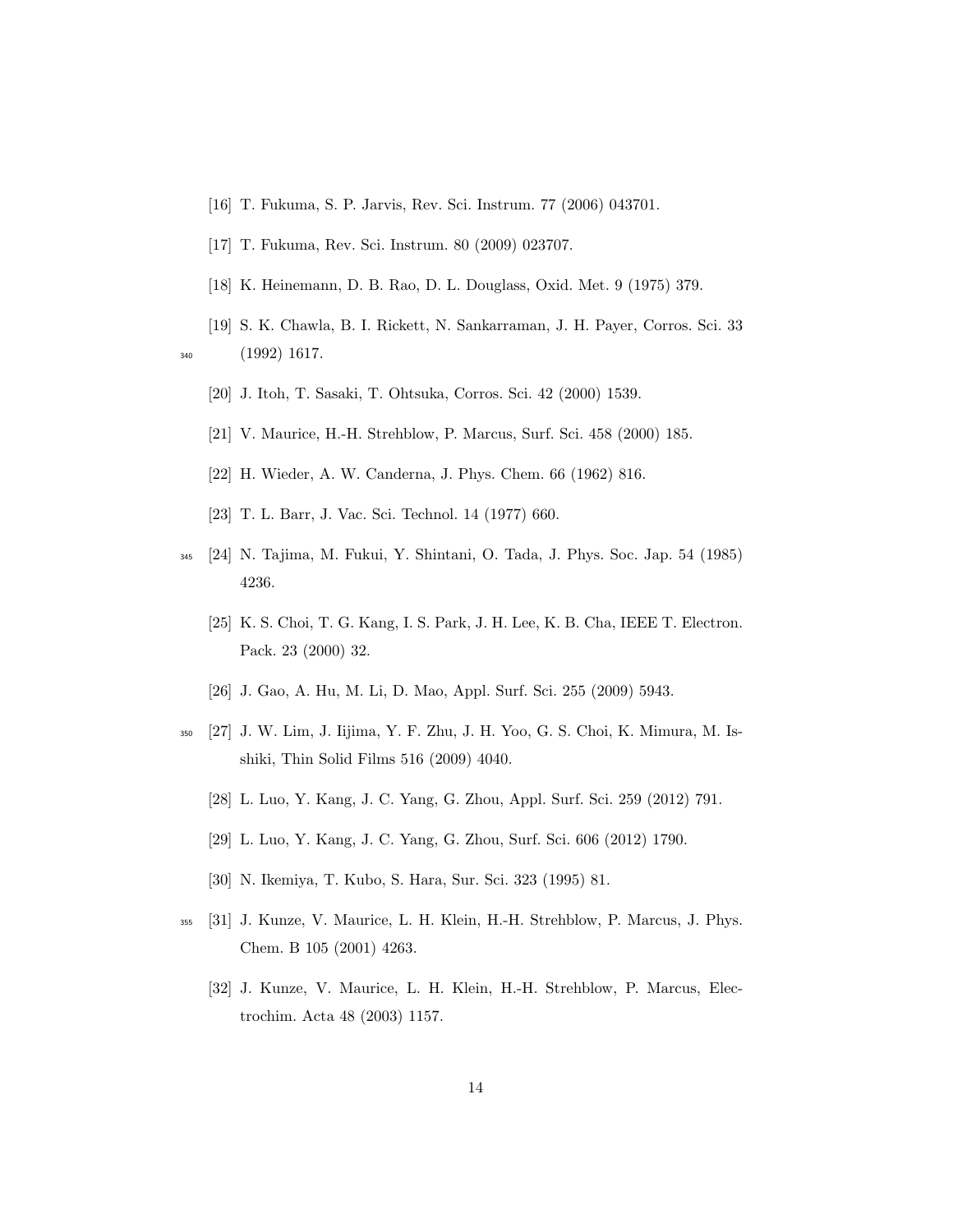- [33] J. Kunze, V. Maurice, L. H. Klein, H.-H. Strehblow, P. Marcus, J. Elec-<sup>360</sup> troanal. Chem. 554-555 (2003) 113.
	- [34] J. Kunze, V. Maurice, L. H. Klein, H.-H. Strehblow, P. Marcus, Corros. Sci. 46 (2004) 245.
	- [35] Y. Urano, F. Noguchi, H. Miura, J. Chem. Soc. 3 (1996) 91.
	- [36] P. O. Gartland, S. Berge, B. J. Slagsvold, Phys. Rev. Lett. 28 (1972) 738.
- <sup>365</sup> [37] Y. Feng, K.-S. Siow, W.-K. Teo, K.-L. Tan, A.-K. Hsieh, Corrosion 53 (1997) 389.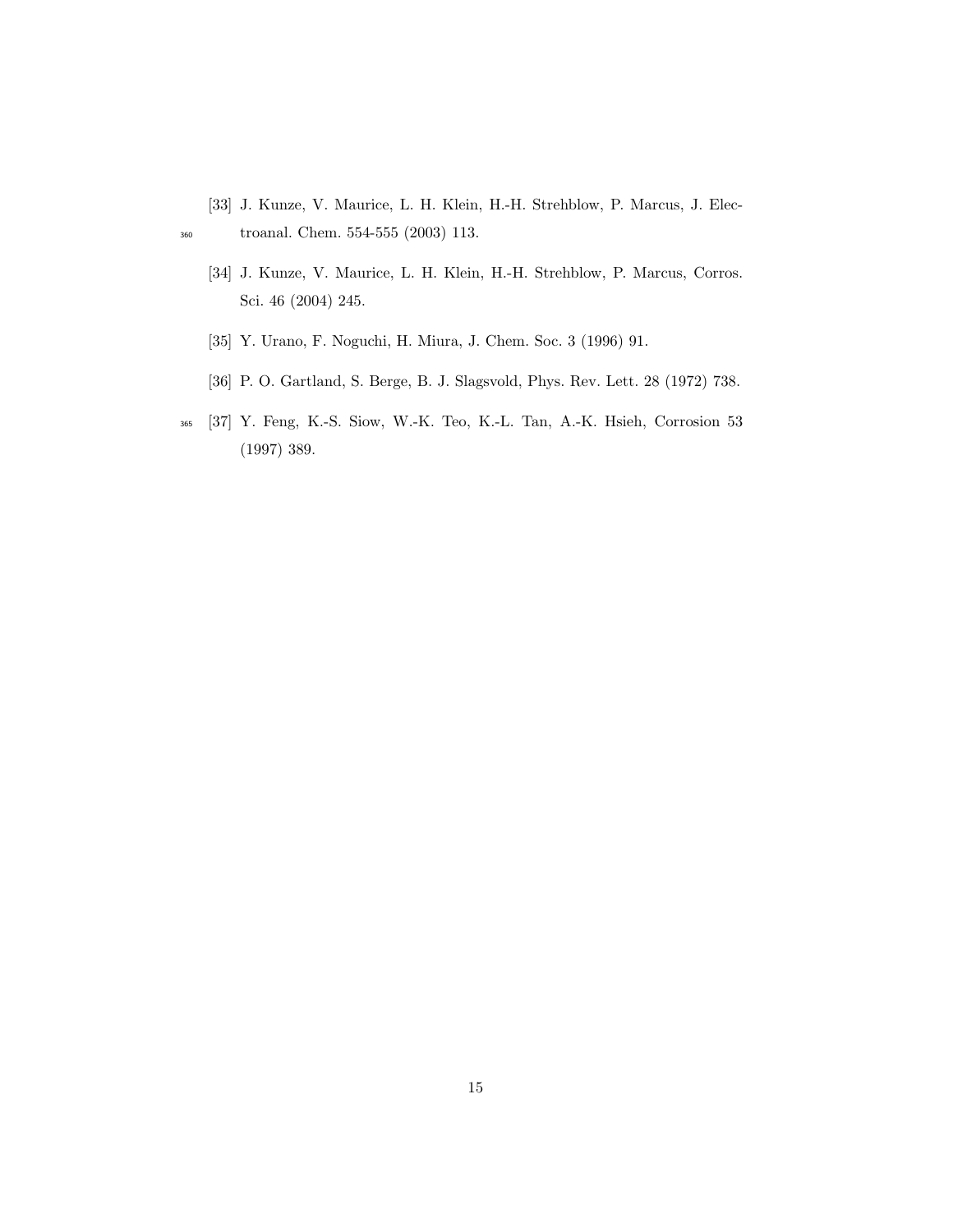Figure 1: Schematic illustration of copper fine wires used in this study. (a) A large-scale view. (b) A magnified view of the area measured by AFM and EBSD. (c) Cross sectional view of a copper wire.

Figure 2: AFM images of copper wires in water at (a) 39 min and (b) 203 min. The 0 nm in the height scale corresponds to the approximate average height of the insulating areas. (c) IPF map of the same area as imaged by AFM. (d) Height changes at the locations indicated by the arrows No. 1 in (c).

Figure 3: AFM images of copper wires in 0.01 mM NaCl solution at (a) 68 min and (b) 177 min. The 0 nm in the height scale corresponds to the approximate average height of the insulating areas. (c) IPF map of the same area as imaged by AFM. (d) Height changes at the locations indicated by the arrows No. 1 in (c).

Figure 4: AFM images of copper wires in 0.1 mM NaCl solution at (a) 53 min and (b) 128 min. The 0 nm in the height scale corresponds to the approximate average height of the insulating areas. (c) IPF map of the same area as imaged by AFM. (d) Height changes at the locations indicated by the arrows No. 1 in (c).

Figure 5: Corrosion rates of the (110), (001) and (111) surfaces in water and 0.1/0.01 mM NaCl solution. The values correspond to an average of the values measured at the three locations indicated in Figures 2(c), 3(c) and 4(c). The only exception is the value for the (110) surface in 0.1 mM solution, where only the two (110) surface grains exist in the wire. The error bars correspond to a standard deviation of the measured values.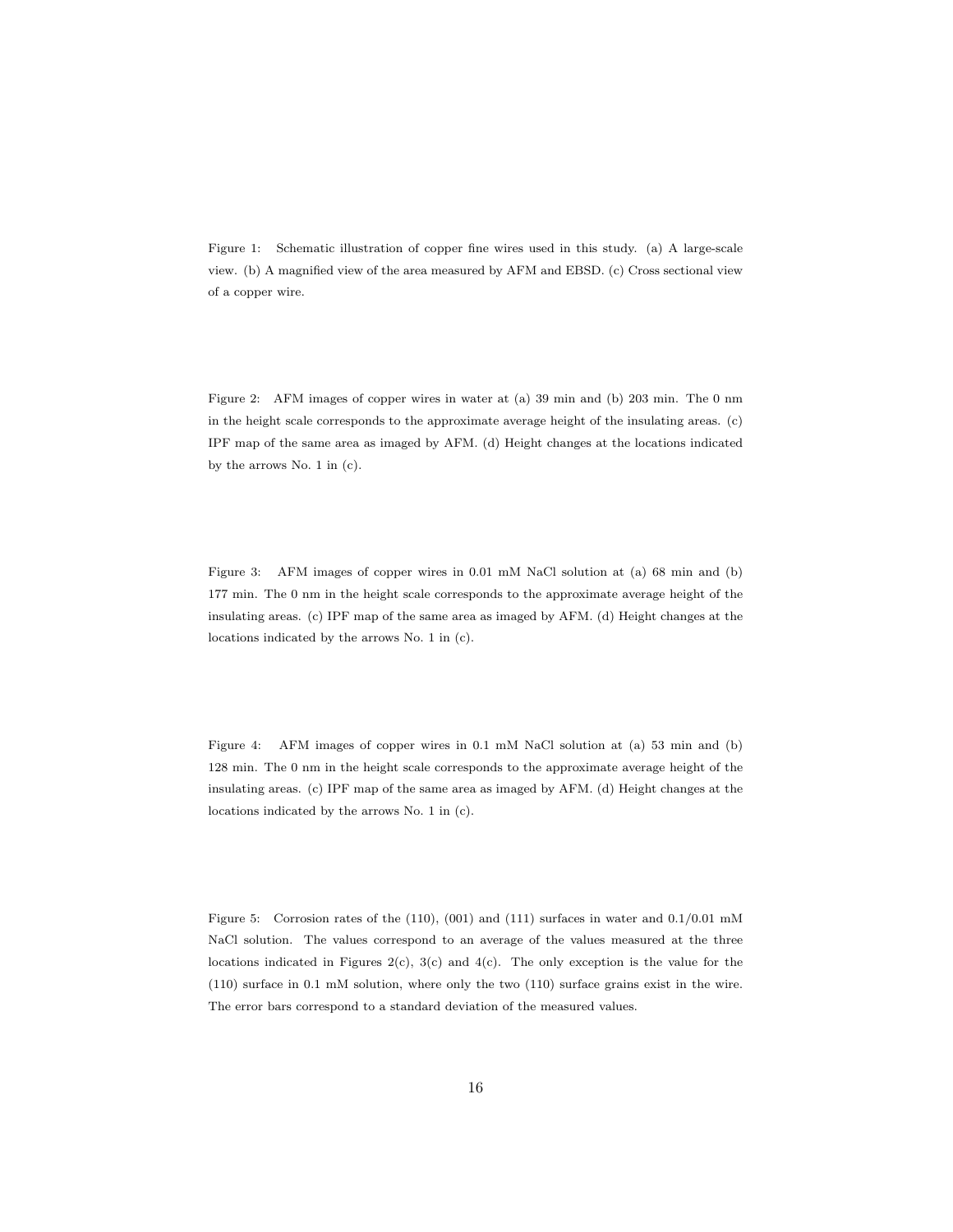**Figure1**

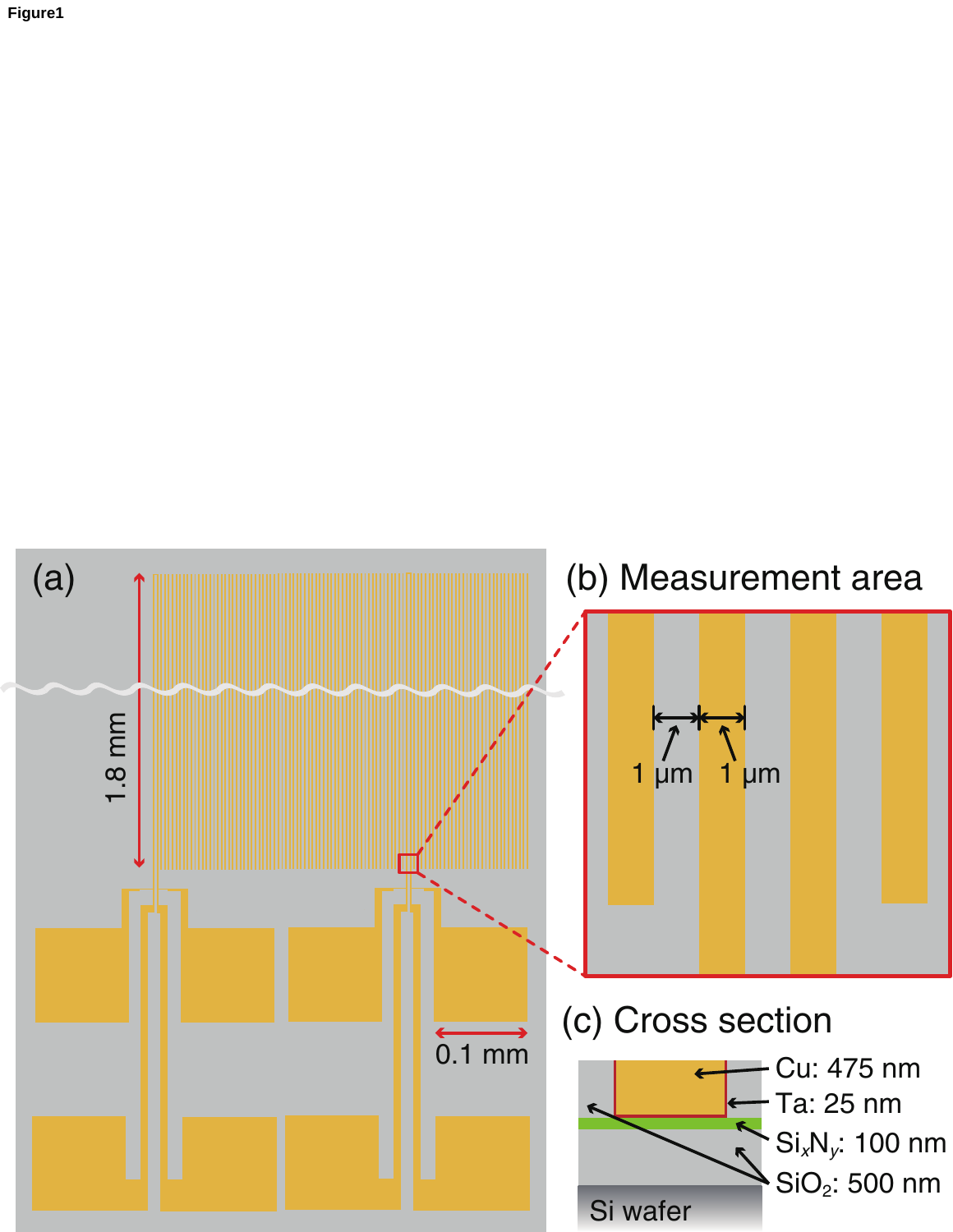(a) 39 min

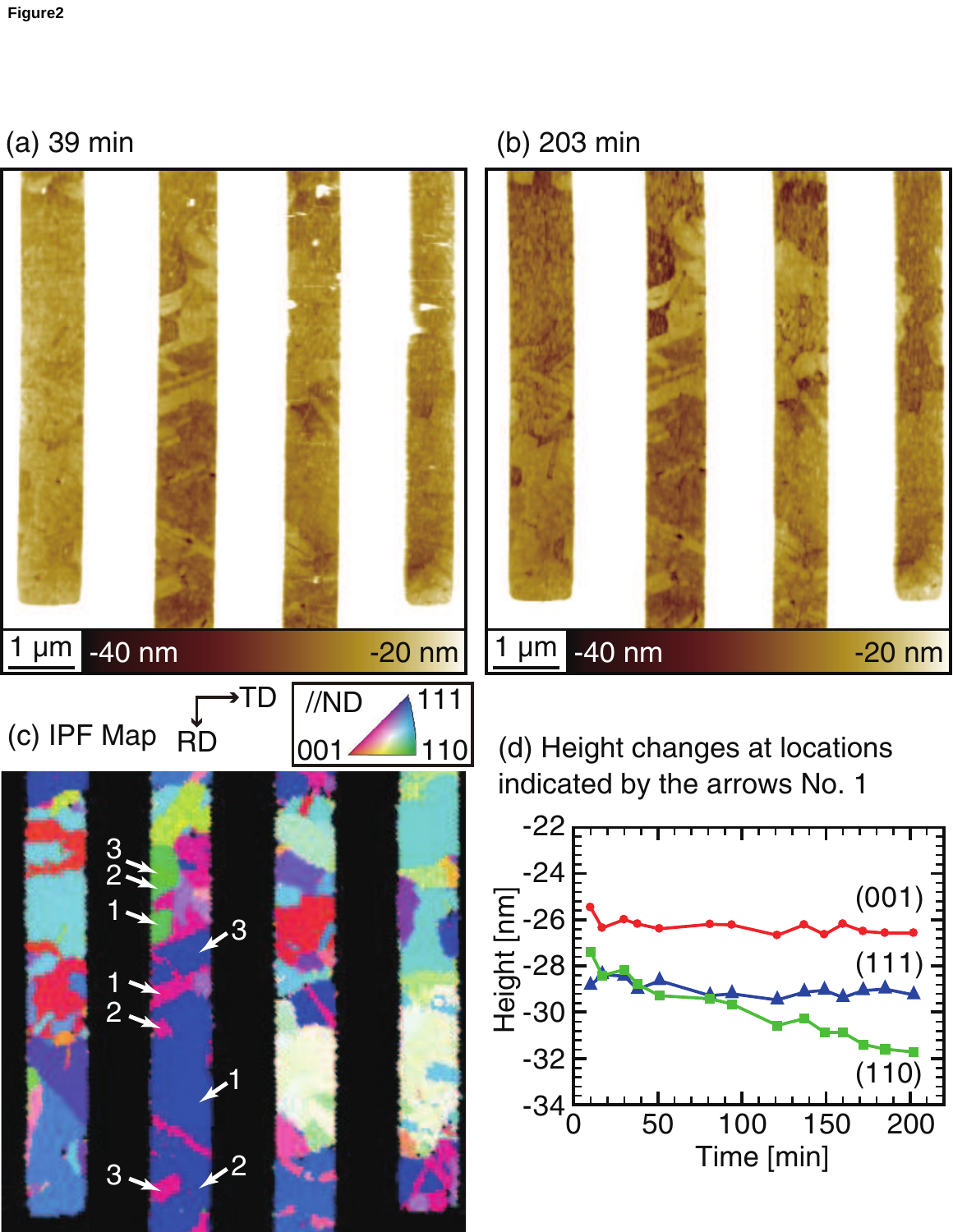## (a) 68 min



(b) 177 min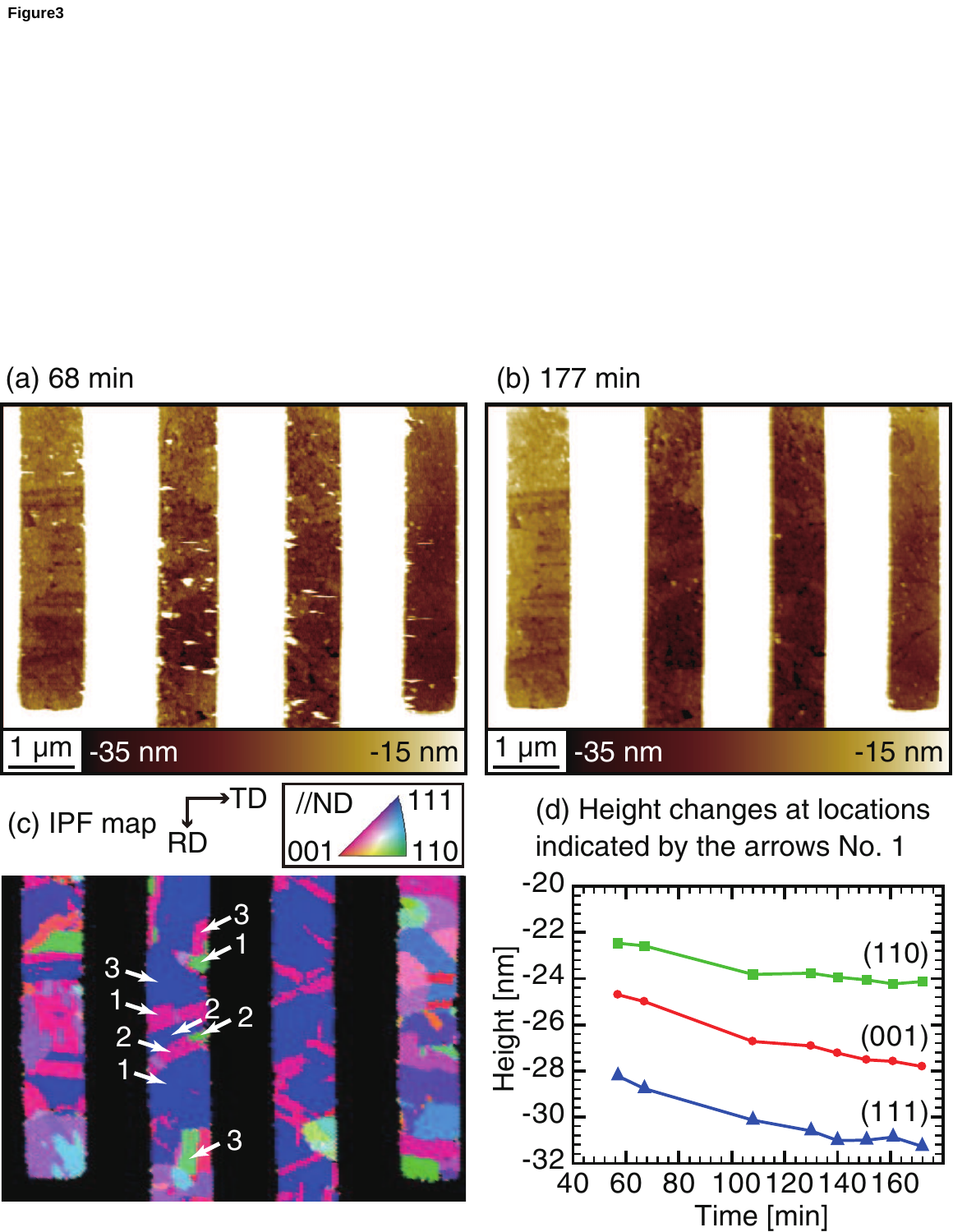